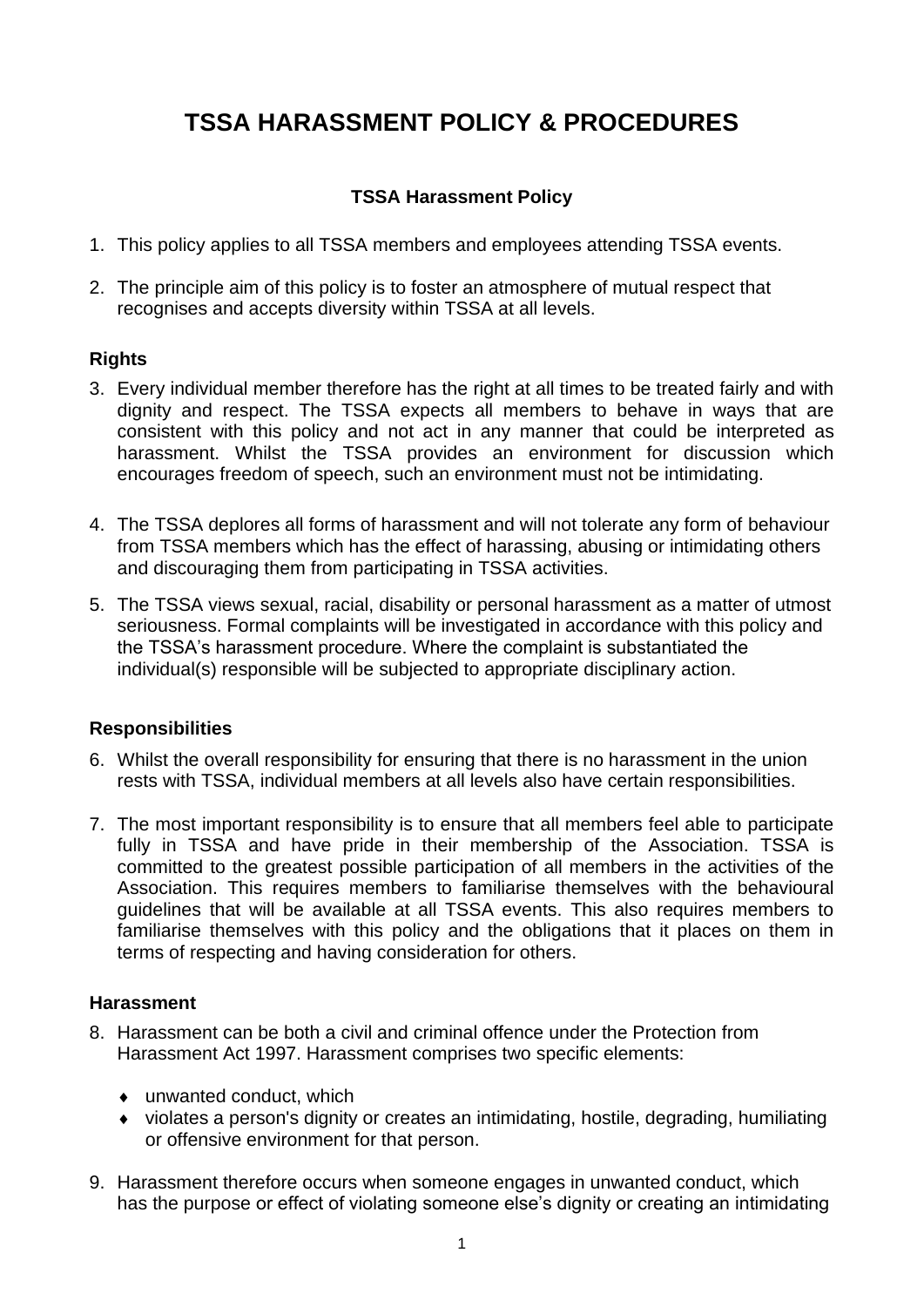environment. It is not the intention of the perpetrator which defines whether a particular type of conduct is harassment but the effect it has on the recipient and whether the same would be viewed as harassment by any reasonable person.

- 10.Each individual is free to decide whether they find particular behaviour to be either acceptable or unacceptable. It does not necessarily matter what the perpetrator thinks, or indeed what other colleagues may think. If the individual being subjected to the behaviour finds it unacceptable and she or he feels damaged or harmed by it, this is likely to constitute harassment.
- 11.Harassment can take many forms and the following are examples of the types of behaviour that can be considered as harassment:
	- verbal or written forms of harassment through crude language, offensive jokes, pranks, uneducated stereotyping, suggestive remarks, shouting, personal insults, innuendoes, lewd comments, wolf whistles, gossip, offensive letters and offensive songs;
	- physical contact, ranging from unnecessary touching, patting, pinching or brushing against another person to assault and physical coercion;
	- display of posters or pornographic material, obscene gestures, graffiti and offensive objects;
	- coercion, ranging from pressure for sexual favours to pressure to participate in political, religious or trade union groups, to isolation or 'freezing out'.;
	- intrusion by following, pestering, spying, etc
	- persistent attention

The list is intended as a guide and should not be considered to be exhaustive.

- 12.There is no age, class or gender profile of the person most likely to harass. Like other forms of discrimination, harassment can be deliberate, wilful and conscious. It can however, also be unintentional or unconscious.
- 13.Reasons why people harass others include:
	- Many regard "banter" to be a normal part of their environment (a view often expressed is that "It's just the way things are around here")
	- Some see overtly sexist or racist behaviour as a laugh and a joke, and not to be taken seriously
	- Some see harassment as the appropriate treatment to be meted out to certain groups, i.e. sending someone to 'Coventry'
	- Some have grown up with a set of values that view members of the opposite sex as sex objects or subservient, other racial groups as inferior in some way, disabled people as subnormal/freakish, or homosexuals as "unnatural"
	- Some see it as part of the natural order of things "the way things are in the world", (a view often expressed is that "we always play pranks on the new people")
	- Some privately view their behaviour as embarrassing but are unwilling to do anything about it because their colleagues do it and they don't want to be seen as being different.
- 14.Regrettably, sometimes people do not even realise that there is a problem until it has been pointed out that such a problem actually exists. The best approach is to understand that harassment is a serious issue and to behave accordingly.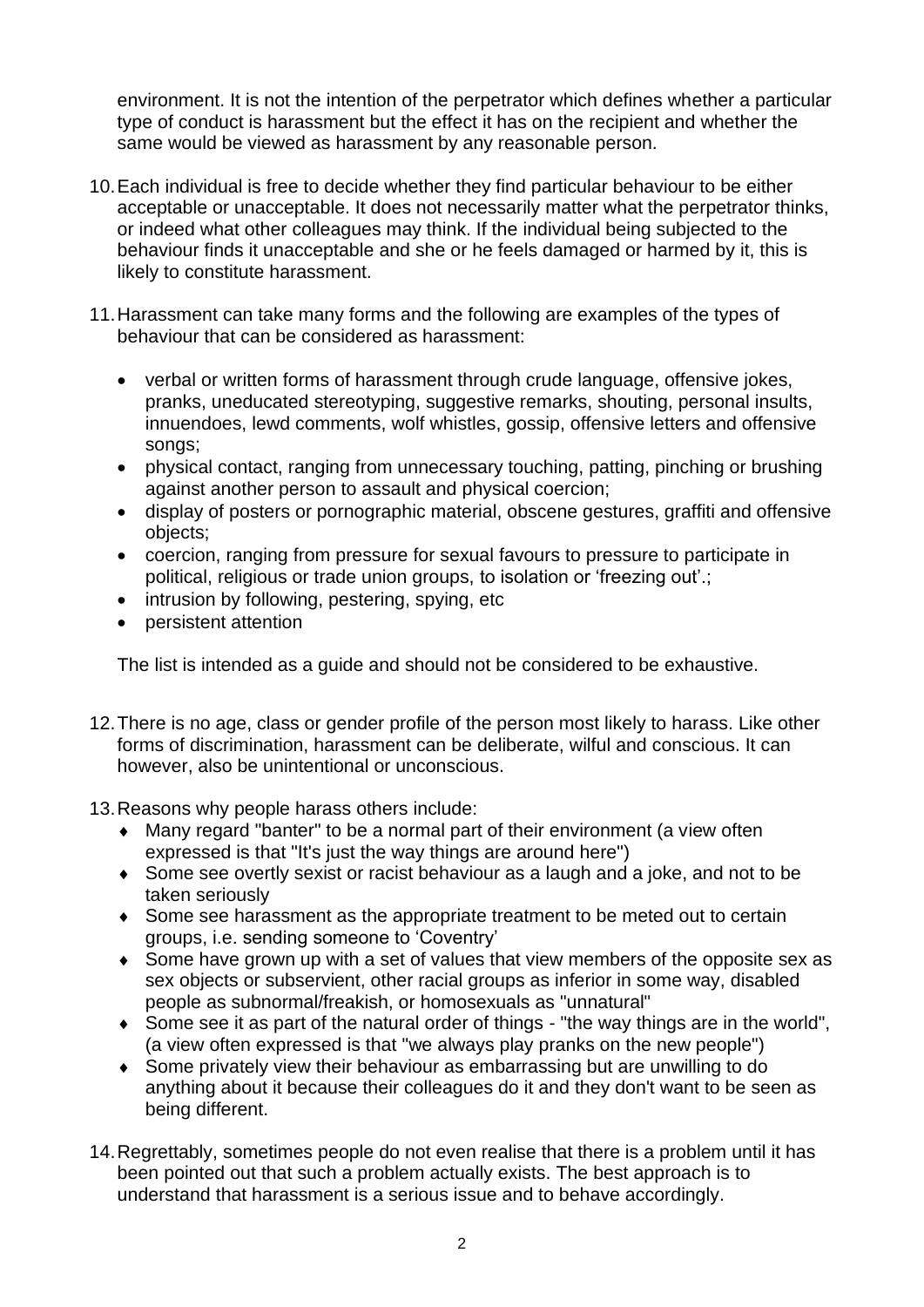- 15.People being bullied or harassed may sometimes appear to overreact to something that seems relatively trivial but which may be the 'last straw' following a series of incidents. There is often fear of retribution if they do make a complaint. It needs to be recognised that individuals feeling harassed often suffer increased levels of stress which can ultimately impact on their health and general wellbeing.
- 16.Harassment is not only unacceptable on moral grounds but may, if unchecked or badly handled, create serious problems for the TSSA including:
	- poor morale and poor member relations
	- member and representative resignations
	- damage to TSSA's reputation
	- incurring significant costs for all parties.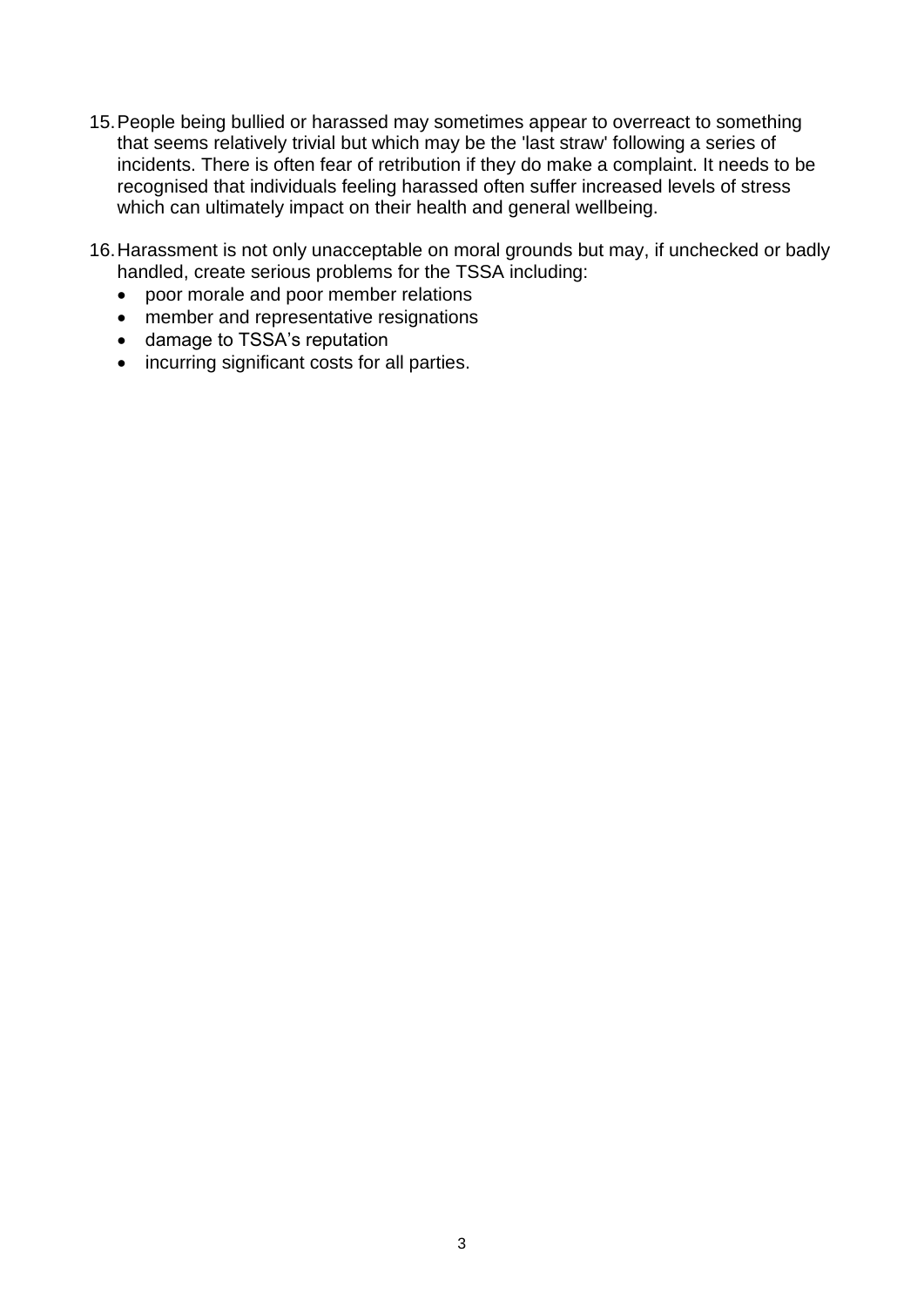## **TSSA Harassment Procedure**

- 1. The biggest challenge is getting those who are genuinely being harassed or bullied to deal with the situation. There are both informal and formal ways of stopping unacceptable behaviour and complaints will be treated seriously and in confidence as far as is reasonable.
- 2. Anyone experiencing harassment should not wait until things become unbearable. There are three ways in which complaints of harassment can be dealt with under this policy. It is up to the person experiencing harassment to determine which route is appropriate.
- 3. All cases will be treated with confidentiality and sensitivity at all times by all members and paid staff involved.

#### **Route 1 – Individual Action**

4. Sometimes the person may not realise that his/her behaviour is unwanted. An individual may raise the issue directly with the person they are experiencing problems with either verbally or in writing.

### **Route 2 – The Informal Procedure**

- 5. TSSA will appoint four Harassment Advisers to whom people can speak in confidence. If an individual is in doubt as to whether an incident or series of incidents which have occurred constitute harassment, they can approach one of the Harassment Advisers on an informal basis. He or she will be able to advise as to whether the complaint necessitates further action, in which case the matter will be dealt with informally or formally as appropriate.
- 6. If the Harassment Adviser believes the matter can be resolved informally, then the Harassment Adviser can then approach the person who is being complained about to see if an outcome can be reached.
- 7. The four Harassment Advisers will comprise of :-
	- two members of the paid staff
	- $\bullet$  two members of the Executive Committee

all of whom will receive appropriate training.

8. At conferences and other events where none of the Harassment Advisers are present, their contact details will be provided to delegates.

## **Route 3 – The Formal Procedure**

- 9. This route should be adopted in circumstances either when the informal procedure has failed to properly address the issue of harassment or if the harassment is so serious that the informal procedure is inappropriate.
- 10.The person complaining about harassment (the 'Complainant') should put the complaint in writing to the General Secretary. If necessary, the General Secretary or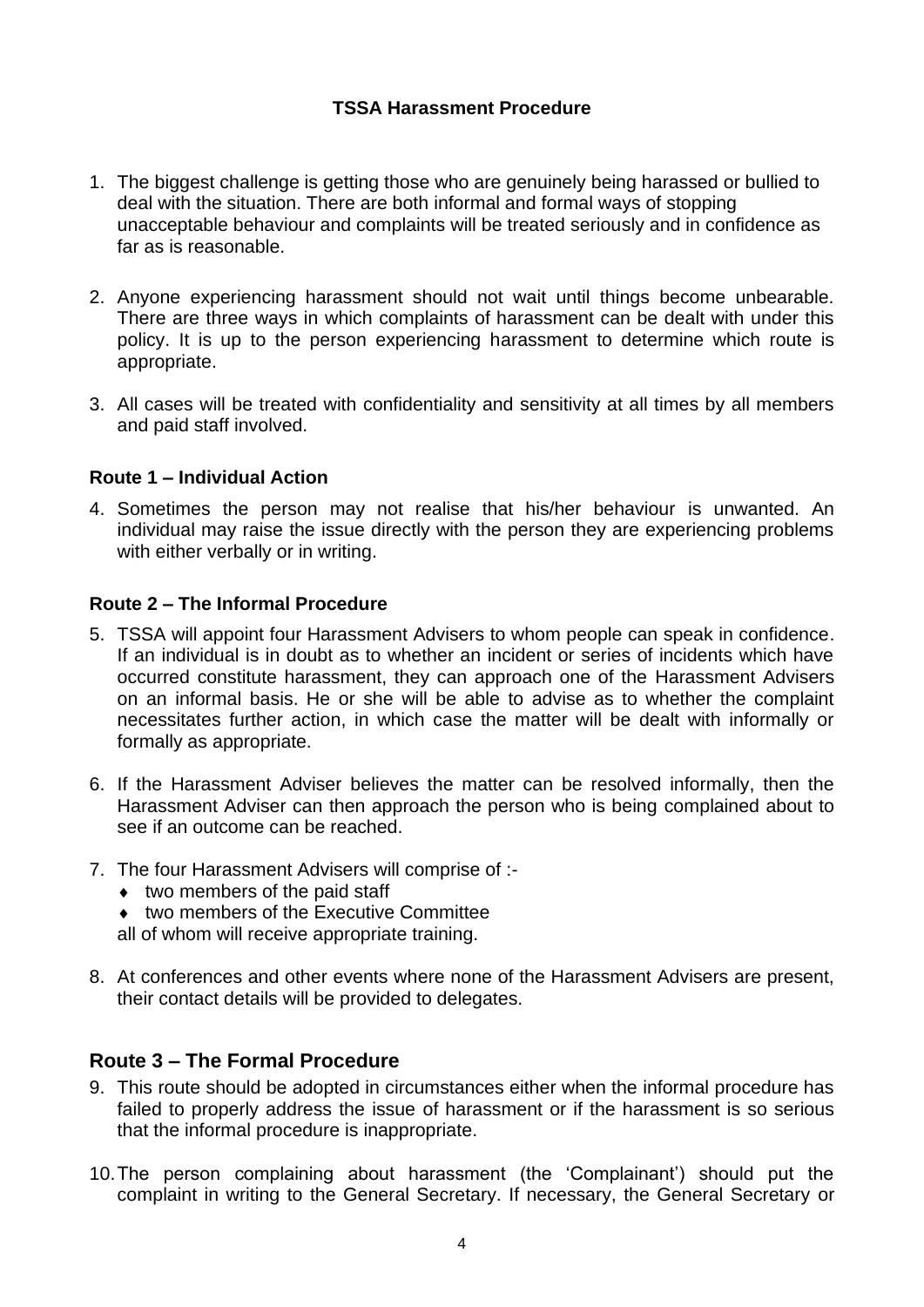his/her nominee should meet the Complainant at the earliest opportunity to obtain further particulars.

- 11.Once the written complaint has been received, the General Secretary will refer the matter to a Disciplinary Committee under TSSA's procedures. The Disciplinary Committee will carry out a thorough investigation as quickly as possible, maintaining confidentiality. All parties involved in the investigation are expected to respect the need for confidentiality.
- 12.Steps may be taken by the Disciplinary Committee to keep the Complainant and other party separated during the investigation. In an appropriate case the other party may be temporarily excluded from TSSA events.
- 13.If either party remains dissatisfied with the outcome then an appeal can be made to conference in the usual way.
- 14.A member who brings a complaint of harassment will not suffer victimisation for having brought the complaint. However, if the complaint is found to be untrue and has been brought in bad faith (eg spite), further action will be taken.

#### **Review of the Policy**

15.This policy will be reviewed and monitored on an annual basis or in light of any legislation which may be brought in force.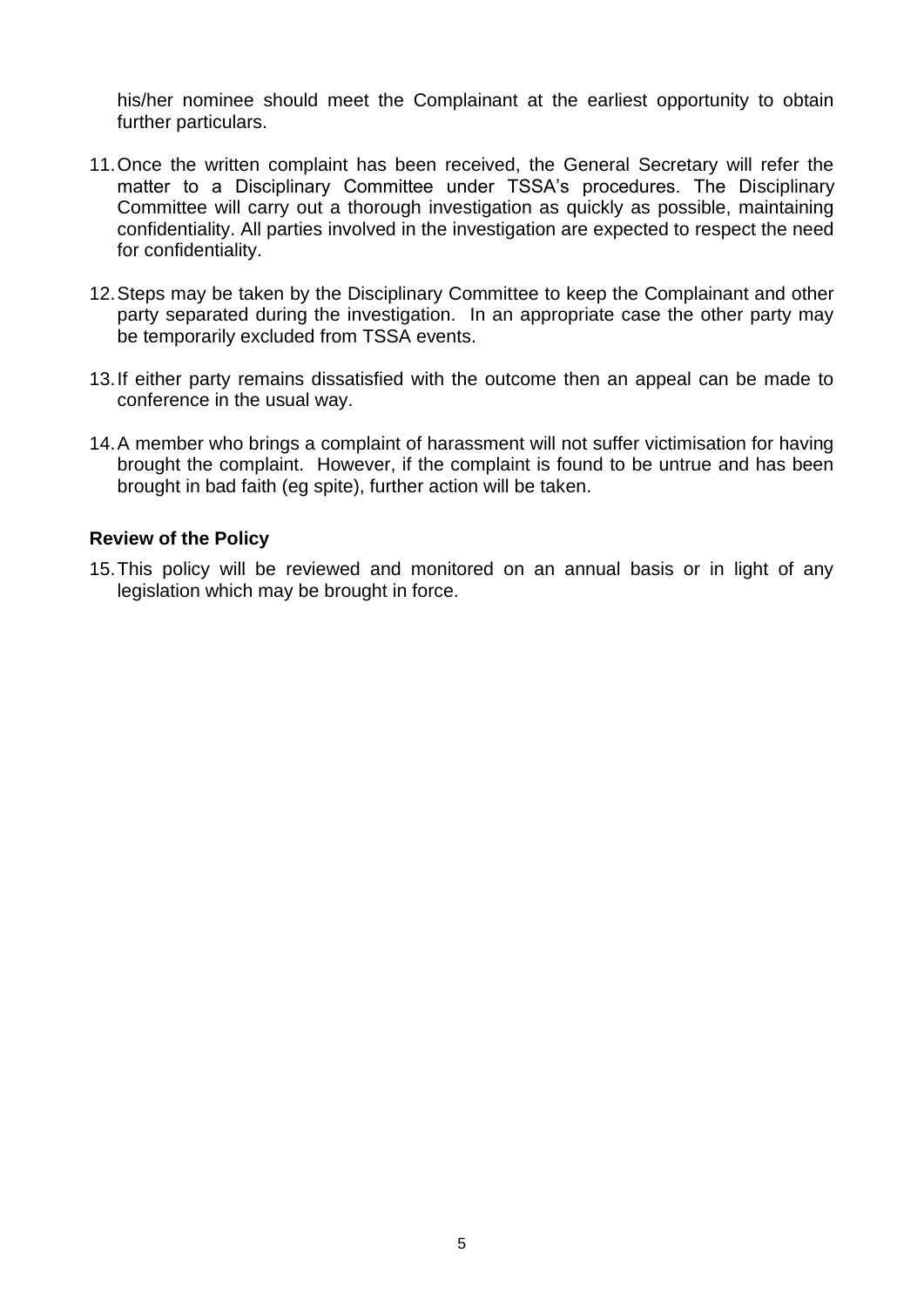### **TSSA Harassment Procedure guidelines:**

- 1. No disciplinary action shall be taken against any Member until the matter has been properly investigated.
- 2. Formal complaints will be investigated by an appropriately trained Disciplinary Committee selected from a panel consisting of individuals of appropriate integrity, seniority, knowledge and experience, who are able to carry out an investigation into the alleged incidents, and to produce an objective report and recommendations. The Disciplinary Panel will include members of the paid staff and former EC members.
- 3. A Disciplinary Committee to be appointed from the Panel by the General Secretary to investigate: to be at liberty to ask the member to reply in writing, to interview witnesses, to obtain documents and other evidence. The Disciplinary Committee will consist of three members
- 4. Written details of the complaint shall be put to the member accused.
- 5. Any investigation shall be proportionate in terms of time and expense, having regard to the nature and seriousness of the allegations made. The Disciplinary Committee shall attempt to complete its investigation as promptly as it can.
- 6. The Disciplinary Committee may impose obligations of confidentiality upon any individuals party to the investigation and in case of breach of such obligations the Disciplinary Committee may report such breach to the General Secretary who may refer the breach as a matter of disciplinary action to a differently constituted Disciplinary Committee.
- 7. If any member commits any abuse of process during the Disciplinary Committee's investigation, including but not limited to interference with or intimidation of witnesses or attempts to disrupt or interfere with the Disciplinary Committee's work, the Disciplinary Committee may report such breach to the General Secretary who may refer the breach as a matter of disciplinary action to a differently constituted Disciplinary Committee.
- 8. The accused member shall ordinarily have the opportunity to state his/her case at an oral hearing – but in minor cases the Disciplinary Committee may resolve to deal with the matter on the papers, especially e.g. where there is no substantial dispute as to the matters complained of.
- 9. The accused member shall not ordinarily be entitled to representation at any hearing. In serious cases, where e.g. the accused member's livelihood is at risk, exceptional allowance for representation including formal legal representation may be made – but at the member's own cost, and at the absolute discretion of the Disciplinary Committee. The accused member may be accompanied to any hearing by a friend or colleague. That person may represent the member at the hearing but at the discretion of the Disciplinary Committee the member may be required to appoint a different person (e.g. if the Disciplinary Committee thinks that proceedings might otherwise be disrupted, or confidentiality breached).